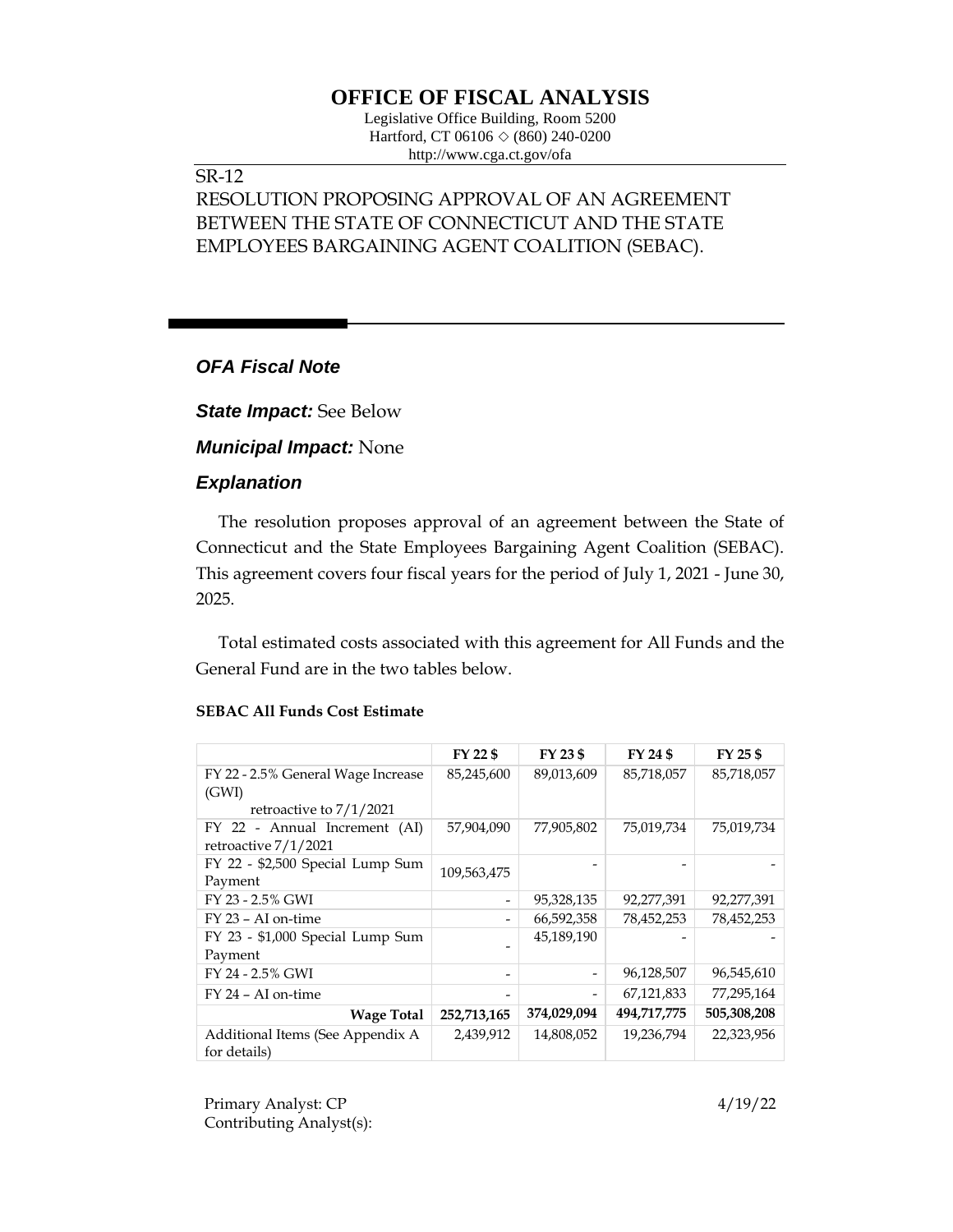## 2022SR-00012-R000536-FN.DOCX Page 2 of 6

|                                                             | FY 22 \$    | FY 23 \$                 | FY 24 \$     | FY 25 \$     |
|-------------------------------------------------------------|-------------|--------------------------|--------------|--------------|
| Total Wages & Additional Items                              | 255,153,077 | 388,837,146              | 513,954,569  | 527,632,164  |
| Social Security, Medicare, and<br>Unemployment              | 19,370,464  | 28,669,330               | 37,920,117   | 38.731.874   |
| Other Post-Employment Benefits<br>(OPEB)                    | 7.581.395   | 11,220,873               | 14,841,533   | 15,159,246   |
| State Employee Retirement System<br>(SERS)                  | 10,361,240  | 15,335,193               | 20,283,429   | 20,717,637   |
| Total Wages & Fringe Benefits                               | 292,466,176 | 444,062,542              | 586,999,648  | 602,240,921  |
|                                                             |             |                          |              |              |
| <b>Voluntary Specialty Drug Discount</b><br>Program Savings |             | $\overline{\phantom{a}}$ | (21,500,000) | (21,500,000) |
|                                                             |             |                          |              |              |
| <b>Grand Total</b>                                          | 292,466,176 | 444,062,542              | 565,499,648  | 580,740,921  |

Notes:

• FY 23 figures reflect 27 pay periods. Normally there are 26 pay periods in a fiscal year, however, every 11 years there is an additional pay period.

• The SERS impact will not be recognized until FY 24.

## **SEBAC General Fund Cost Estimate**

|                                                             | FY 22 \$                 | FY 23 \$       | FY 24 \$     | FY 25 \$     |
|-------------------------------------------------------------|--------------------------|----------------|--------------|--------------|
| FY 22 - 2.5% General Wage Increase<br>(GWI)                 | 45,586,067               | 47,816,922     | 46,046,732   | 46,046,732   |
| retroactive to 7/1/2021                                     |                          |                |              |              |
| FY 22 - Annual Increment (AI)<br>retroactive 7/1/2021       | 30,921,745               | 41,526,484     | 39,987,090   | 39,987,090   |
| FY 22 - \$2,500 Special Lump Sum<br>Payment                 | 61,690,484               |                |              |              |
| FY 23 - 2.5% GWI                                            | $\overline{\phantom{a}}$ | 52,055,011     | 50,594,517   | 50,594,517   |
| FY 23 - AI on-time                                          |                          | 37,122,443     | 42,955,000   | 42,955,000   |
| FY 23 - \$1,000 Special Lump Sum                            |                          | 25,978,994     |              |              |
| Payment                                                     |                          |                |              |              |
| FY 24 - 2.5% GWI                                            |                          |                | 52,526,611   | 52,933,236   |
| FY 24 - AI on-time                                          |                          |                | 37,055,919   | 41,353,968   |
| <b>Total GF Wages</b>                                       | 138,198,296              | 204,499,854    | 269,165,870  | 273,870,543  |
| Social Security, Medicare, and<br>Unemployment              | 10.592.899               | 15,674,914     | 20,631,564   | 20,992,177   |
| Other Post-Employment Benefits<br>(OPEB)                    | 4.145.949                | 6,134,996      | 8,074,976    | 8,216,116    |
| State Employee Retirement System<br>(SERS)                  | 5,666,130                | 8,384,494      | 11,035,801   | 11,228,692   |
| <b>Total GF Wages &amp; Fringe Benefits</b>                 | 158,603,274              | 234,694,257    | 308,908,211  | 314,307,529  |
|                                                             |                          |                |              |              |
| <b>Voluntary Specialty Drug Discount</b><br>Program Savings |                          | $\overline{a}$ | (16,000,000) | (16,000,000) |
|                                                             |                          |                |              |              |
| <b>Grand Total</b>                                          | 158,603,274              | 234,694,257    | 292,908,211  | 298,307,529  |

Notes:

The SERS impact will not be recognized until FY 24.

• Additional Items are not included in this table.

• FY 23 figures reflect 27 pay periods. Normally there are 26 pay periods in a fiscal year, however, every 11 years there is an additional pay period.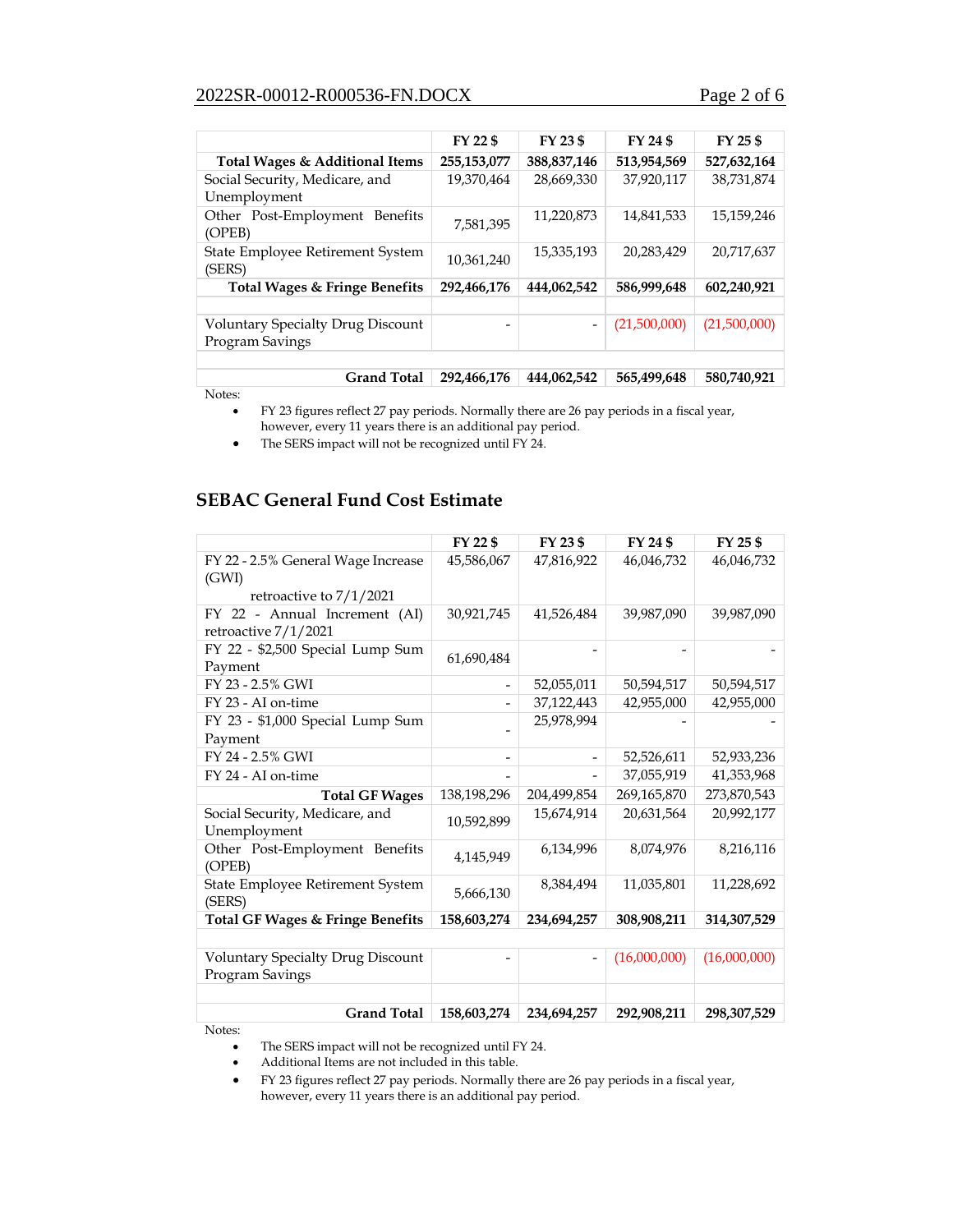**Wage Increases** - Employees will receive a General Wage Increase (GWI) of 2.5% in each of FY 22 (retroactive to July 1, 2021), FY 23 and FY 24. Employees will receive an Annual Increment in each of FY 22 (retroactive to July 1, 2021), FY 23, and FY 24. The last year of the agreement, FY 25, is a wage reopener. The state and the union may negotiate, no sooner than January 1, 2024, the FY 25 GWI and AI.

 **Special Lump Sum Payment** – Retroactive to July 1, 2021 (FY 22) eligible full-time employees will receive a special lump sum payment of \$2,500. Parttime employees will receive a pro-rated payment. Eligible employees include any active employee in the bargaining unit as of March 31, 2022. Effective July 1, 2022 (FY 23) active, full-time employees will receive a special lump sum payment of \$1,000. Part-time employees will receive a pro-rated payment. It is estimated that 46,237 All-Funds full-time and part-time union members are eligible for these payments (with 26,630 being in the General Fund).

**Fringe Benefits** – Social Security, Medicare, unemployment, and retiree health related fringe benefit costs will be incurred based on the wage related provisions negotiated in the contract. The social security rate is 7.65% of salary. The unemployment rate is 0.15% of salary. The state contribution towards retiree health is 3%.

**Active Employee and Retiree Health Care** - The agreement establishes a Voluntary Specialty Drug Discount Program called Prudent Rx. Beginning July 1, 2022, all active employees and non-Medicare retirees will be automatically enrolled in the program. Members may opt out of the program during open enrollment, beginning with the May 2022 open enrollment by filling out an available form.

Members enrolled in the program will also be: 1) enrolled in the specialty management program, which ensures appropriate use of specialty drugs; 2) subject to a specialty formulary; and 3) offered a limited specialty pharmacy network with \$0 cost share for all specialty medications. Enrollees currently utilizing specialty drugs will not be subject to the specialty management review for current prescriptions. This provision is estimated to save \$21.5 million (All Funds) and \$16 million (General Fund) on an annualized basis beginning in FY 24 when it is built into the premiums.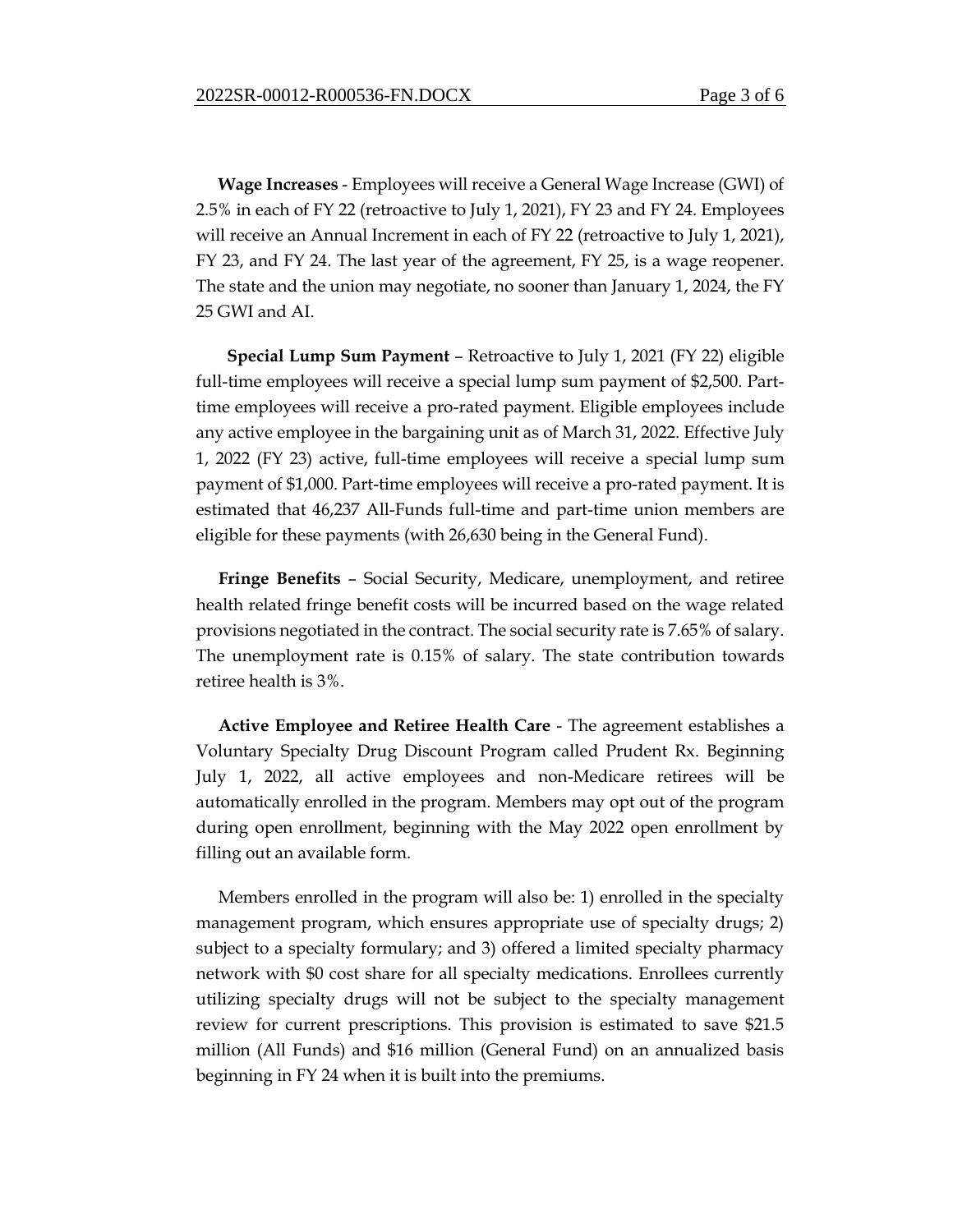**Impact to Retirement** – Employees covered by this contract are members of the State Employees' Retirement System (SERS). The pension impact of the wage related provisions assume an average normal cost SERS rate of 4.10%. The increased costs to SERS will not be recognized in the state's actuarially determined employer contributions (ADEC) until FY 24, as the FY 23 contribution is set based on the June 30, 2021 actuarial valuation.

**Funding Availability** – The current balance of the General Fund Reserve for Salary Adjustments account is \$149.8 million. Factoring in a deficiency appropriation of \$224.1 million in sHB 5036 (the deficiency bill), an appropriation of \$161.7 million and carryforwards of \$75 million in sHB 5037 (the revised FY 23 budget bill), both favorably reported by the Appropriations Committee, there is adequate funding in the Reserve for Salary Adjustment account to cover the FY 22 and FY 23 General Fund costs associated with this agreement.

**Member Overview** – There are approximately 46,237 All Funds union employees covered by this agreement; of this amount 26,630 are in the General Fund. These figures include both full-time and part-time employees.

|                                             | FY 22 \$                 | FY 23 \$  | FY 24 \$  | FY 25 \$  |
|---------------------------------------------|--------------------------|-----------|-----------|-----------|
| 1199                                        |                          |           |           |           |
| Reclass Respiratory Therapy                 | 3,099                    | 23,708    | 31,038    | 38,507    |
| Respiratory Therapist Stipend               | 6,300                    | 37,800    | 37,800    | 37,800    |
| Accretion of SS Med Admin Managers          | 3,856                    | 23,138    | 23,138    | 23,138    |
| Increase Training and Conference Funds      | 30,000                   | 30,000    | 30,000    | 30,000    |
| Nurses - Add/Drop 3 steps                   | $\overline{\phantom{a}}$ | 1,578,082 | 1,921,240 | 2,361,074 |
| Psychologist, etc. - Add/Drop 3 steps       | $\overline{\phantom{a}}$ | 295,570   | 314,904   | 340,263   |
| Pharmacists - Add/Drop 1 step               |                          | 22,018    | 37,889    | 37,889    |
| Staff Physician/Psychiatrist - New Pay Plan | $\overline{\phantom{a}}$ | 2,340,284 | 2,398,791 | 2,398,791 |
| $NP-2$                                      |                          |           |           |           |
| Increase Safety Shoe Allowance \$10         | $\overline{\phantom{a}}$ | 31,539    | 31,539    | 31,539    |
| <b>Increase Shift Differentials</b>         | $\overline{\phantom{a}}$ | 233,875   | 233,875   | 233,875   |
| Increase Meal Allowance                     | $\overline{\phantom{a}}$ | 100       | 100       | 100       |
| Increase QCW, Water Poll./Wastewater        | $\overline{\phantom{a}}$ | 750,827   | 814,720   | 855,136   |
| <b>Increase DOT Maintainers</b>             | $\overline{\phantom{a}}$ | 2,723,780 | 3,158,142 | 3,546,217 |
| Increase Hours for TSA/TMA                  |                          | 181,921   | 190,567   | 192,627   |
| Increase Safety Shoe Allowance \$10         |                          |           | 31,539    | 31,539    |
| <b>Increase Shift Differentials</b>         | $\overline{\phantom{a}}$ | -         | 233,875   | 233,875   |
| $NP-3$                                      |                          |           |           |           |
| Increase Lump Sum at Max by \$250           | 270,250                  | 270,250   | 270,250   | 270,250   |
| <b>Increase Tuition Funds</b>               | 25,000                   | 25,000    | 25,000    | 25,000    |

**Appendix A – Additional Items** Source: OPM, UCONN, UCHC, BOR, Judicial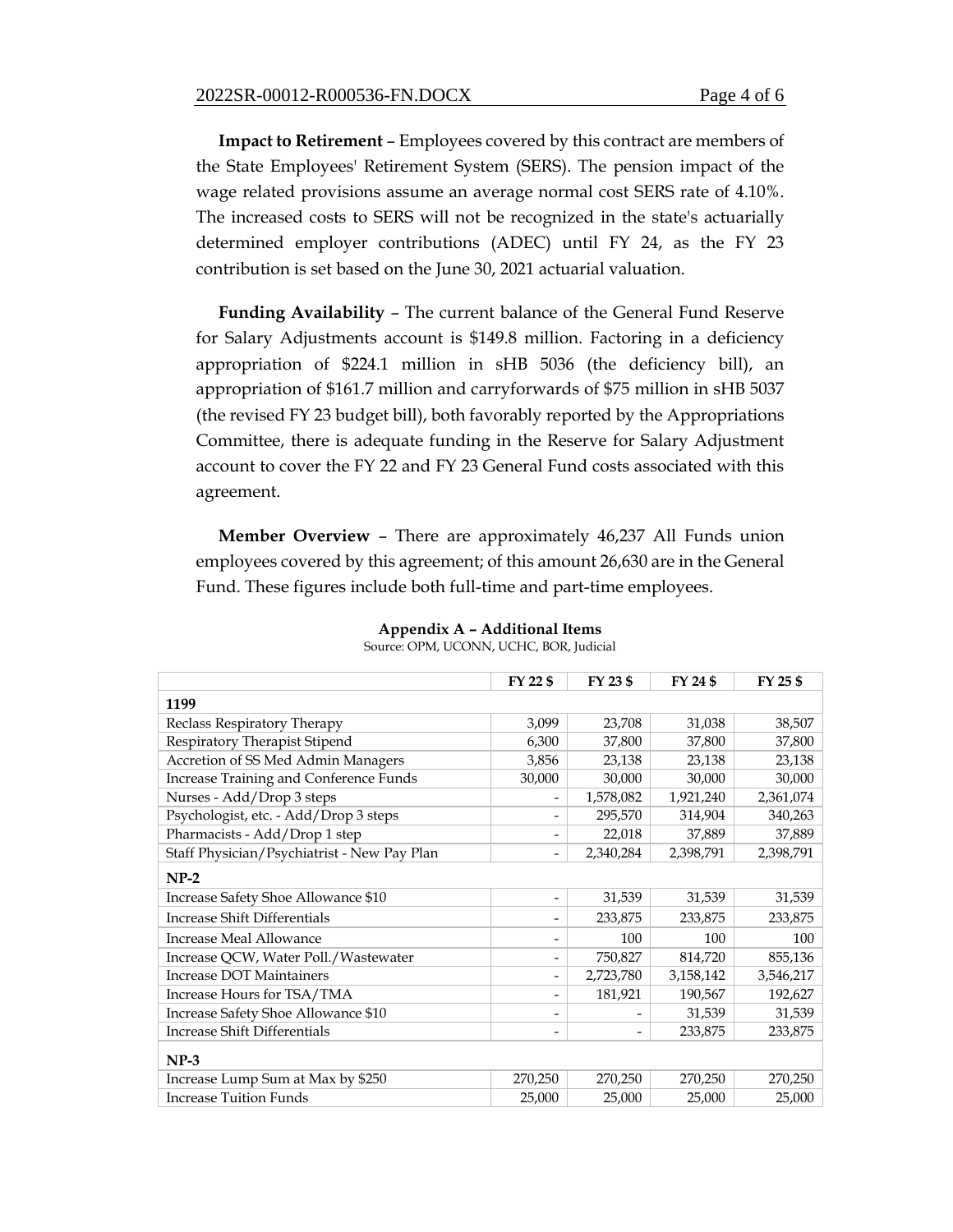# 2022SR-00012-R000536-FN.DOCX Page 5 of 6

|                                                                                 | FY 22 \$                 | FY 23 \$                 | FY 24 \$  | FY 25 \$  |
|---------------------------------------------------------------------------------|--------------------------|--------------------------|-----------|-----------|
| Increase Shift Differentials                                                    | 35,342                   | 424,106                  | 424,106   | 424,106   |
| Conference and Special Programs Funds                                           |                          | 42,500                   | 12,500    | 12,500    |
| $NP-4$                                                                          |                          |                          |           |           |
| Increase Lump Sum at Max by \$150                                               | 115,800                  | 115,800                  | 115,800   | 115,800   |
| Meal Reimb. for post-2017 emp.                                                  | 1,583,921                | 1,583,921                | 1,583,921 | 1,583,921 |
|                                                                                 |                          |                          |           |           |
| $NP-5$                                                                          |                          |                          |           |           |
| Eliminate step 1                                                                | $\overline{\phantom{a}}$ | 217,923                  | 217,923   | 217,923   |
| Increase top step bonus by \$250                                                |                          | 32,000                   | 32,000    | 32,000    |
| Increase shoe allowance by \$10                                                 |                          | 7,398                    | 7,398     | 7,398     |
| Liquor Cntrl Supv. Agts instructional stipend<br>Increase travel reimbursements | $\overline{\phantom{a}}$ | 3,900                    | 3,900     | 3,900     |
|                                                                                 |                          | 3,000                    | 3,000     | 3,000     |
| $NP-8$                                                                          |                          |                          |           |           |
| Increase Tuition Reimb. Fund to \$25K                                           | $\overline{\phantom{a}}$ | 5,000                    | 5,000     | 5,000     |
| Increase On-call Pay                                                            |                          | 49,543                   | 49,543    | 49,543    |
| Increase Shift Commander pay                                                    | $\overline{\phantom{a}}$ | 64,362                   | 64,362    | 64,362    |
| Increase Supervisory Stipend by \$100                                           |                          | 49,300                   | 49,300    | 49,300    |
| $NP-9$                                                                          |                          |                          |           |           |
| Revise pay plan and mealtime treatment                                          | $\overline{\phantom{a}}$ | 381,570                  | 391,110   | 400,887   |
| Increase Tuition Reimb. Fund To \$10K                                           |                          | 5,000                    | 5,000     | 5,000     |
| $P-2$                                                                           |                          |                          |           |           |
| <b>Increase Tuition Funds</b>                                                   | 40,000                   | 40,000                   | 40,000    | 40,000    |
| DCF On-call Standby                                                             | 4,047                    | 4,047                    | 4,047     | 4,047     |
| Conference and Workshop Funds                                                   |                          | 100,000                  | 100,000   | 100,000   |
| $P-3A$                                                                          |                          |                          |           |           |
| Add 10th Step                                                                   | $\overline{\phantom{a}}$ | 254,254                  | 305,489   | 344,830   |
| \$1,000 PhD, JD, EdD Stipend                                                    | $\overline{\phantom{a}}$ | 15,000                   | 15,000    | 15,000    |
| Increase PhD, JD, EdD Stipend to \$2,000                                        | $\overline{\phantom{a}}$ |                          | 15,000    | 15,000    |
| $P-3B$                                                                          |                          |                          |           |           |
| EC25 Step Increments                                                            | $\overline{\phantom{a}}$ | 16,691                   | 16,691    | 16,691    |
| Increase 12-month bonus by \$250                                                | $\overline{\phantom{a}}$ | 34,250                   | 34,250    | 34,250    |
| Pupil Svcs Spec. Stipend = \$4,000                                              | $\overline{\phantom{a}}$ | 108,000                  | 108,000   | 108,000   |
| Pupil Svcs Spec - 60hr MA = 6th year                                            | $\overline{\phantom{a}}$ | 31,479                   | 32,266    | 33,073    |
| On Call for Beh. Hlth. Clin Supv.                                               | $\overline{\phantom{a}}$ | 54,912                   | 54,912    | 54,912    |
| Increase 12-month bonus by additional \$250                                     |                          |                          | 34,250    | 34,250    |
| $P-4$                                                                           |                          |                          |           |           |
| DOT engineers +2/-2 steps with hook                                             |                          | 396,607                  | 979,654   | 1,459,877 |
| DOT engineer2 +1/-1 step with hook                                              | $\overline{\phantom{a}}$ | 110,012                  | 222,363   | 242,524   |
| IT classes $+2/-2$ steps                                                        | $\overline{\phantom{a}}$ | 851,617                  | 1,521,958 | 1,972,466 |
| <b>Increase Professional Dev Funds</b>                                          |                          | 25,000                   | 25,000    | 25,000    |
| $P-5$                                                                           |                          |                          |           |           |
| Increase Weekend and Night Shift Diff                                           | $\overline{\phantom{a}}$ | 15,961                   | 15,961    | 15,961    |
| Increase On-call Pay                                                            | $\overline{\phantom{a}}$ | 47,368                   | 47,368    | 47,368    |
| <b>Increase Safety Shoe Allowance</b>                                           | $\overline{\phantom{a}}$ | 1,060                    | 1,060     | 1,060     |
| Increase Auto Usage Fee                                                         | $\overline{\phantom{a}}$ | 18,700                   | 18,700    | 18,700    |
| Increase Travel/Meal reimbursements                                             | $\overline{\phantom{a}}$ | 1,000                    | 1,000     | 1,000     |
| Increase Professional Dev and Conf Fund                                         | $\overline{\phantom{a}}$ | 10,000                   | 10,000    | 10,000    |
| Further increase Weekend Shift Diff                                             |                          |                          | 10,569    | 10,569    |
| Further Increaser Prof Dev/Conf Fund                                            | $\overline{\phantom{a}}$ | $\overline{\phantom{0}}$ | 10,000    | 10,000    |